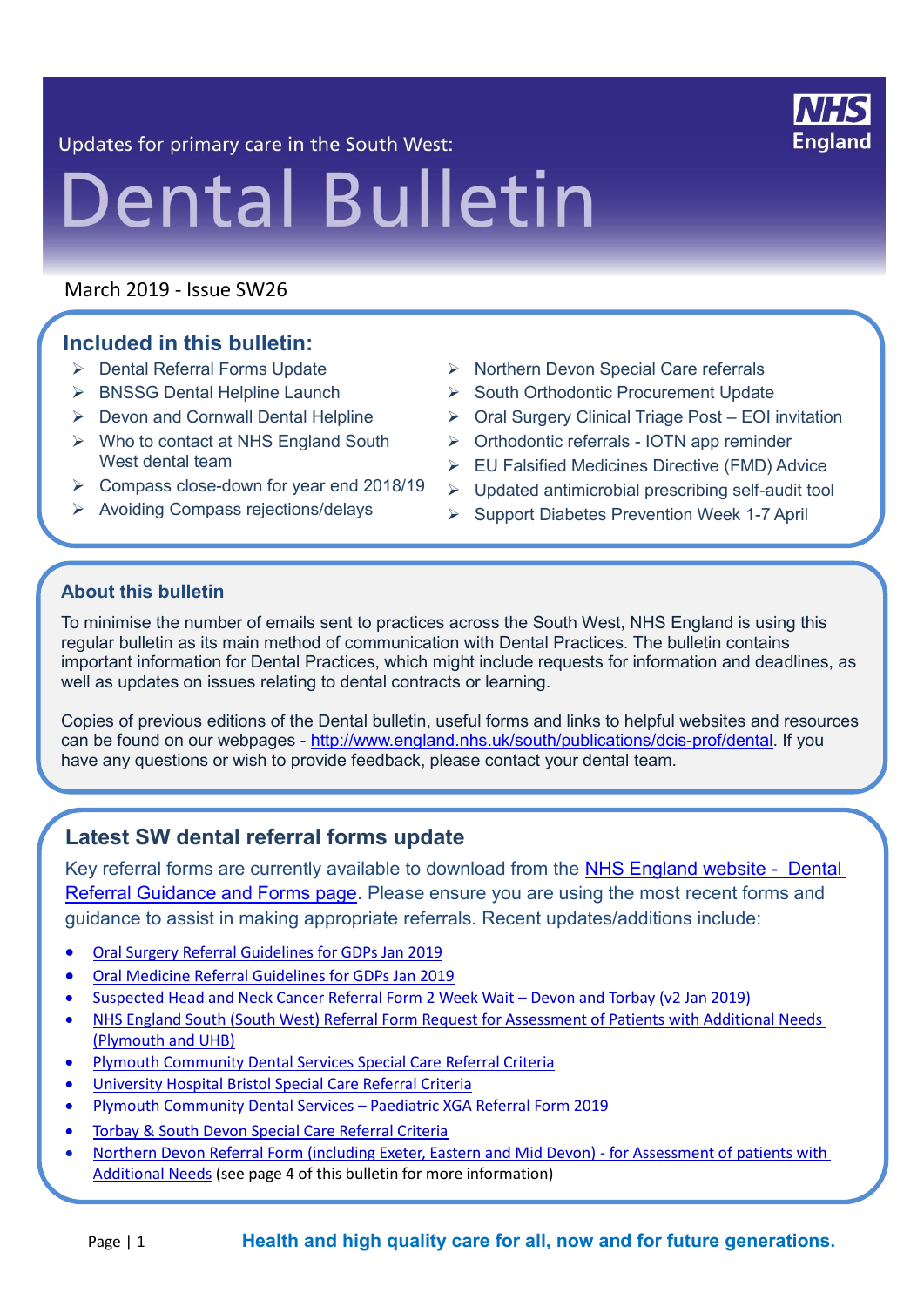# **BNSSG Dental Helpline Launch**

NHS England South West are pleased to announce that as of 02 April 2019, they will have a dental helpline provider operating in the Bristol, North Somerset and South Gloucestershire area.

The new provider of this helpline is Access Dental Ltd, a subsidiary of Devon Doctors Ltd. Access Dental Ltd have a long history of working with NHS England and currently operate helpline services in the Devon and Cornwall area.

It is intended that NHS111 remains the single point of access for patients who have an urgent medical problem. There will be an Interactive Voice Response (IVR) facility which the patient should choose if their call relates to a dental problem. The call would then be routed through to the dental helpline and the patient triaged using a dental algorithm by a call handler. Escalation for clinical advice from a dental registrant would be sought as required.

The helpline will be supported by several dental practices across the BNSSG geography who are willing to see urgent patients. These urgent care slots will be monitored on a regular basis to ensure that the geographical distribution across the area is appropriate and to ensure that we have sufficient provision to meet patient demand.

The benefits of having a helpline in the area are: -

- Consistent service across the South West
- Easily accessible service that meets the patient need
- Patients can obtain appropriate advice or an urgent appointment the following day depending on the complexity of their issue
- Patients will be easily transferred through the system to the most appropriate responder
- Evening/Weekend and Bank Holiday out of hours clinics will still be operational
- GDPs urgent slots can be easily monitored to measure impact
- Helpline will support the wider urgent care system.

We see this as a real opportunity for improved patient outcomes. We very much look forward to working with Access Dental Ltd, alongside colleagues across both the dental profession and the wider urgent care system.

If you have any questions about the above, please contact Debbie Freeman on 0113 825 3591.

### **Devon and Cornwall Dental Helpline**

The Dental Helpline manages the waiting list for patients waiting to see an NHS dentist for routine care across Devon and Cornwall.

If you have capacity to take on new patients, please contact the helpline direct to arrange for a list of patients to be allocated to you: **03330 063300** or email [accessdentalhelpline@nhs.net.](mailto:accessdentalhelpline@nhs.net)

A centrally managed waiting list ensures a fair system for patients so that those who have been waiting the longest are allocated first to available spaces at practices.

Any feedback on this system is always helpful, please direct them to: [england.swdental@nhs.net](mailto:england.swdental@nhs.net)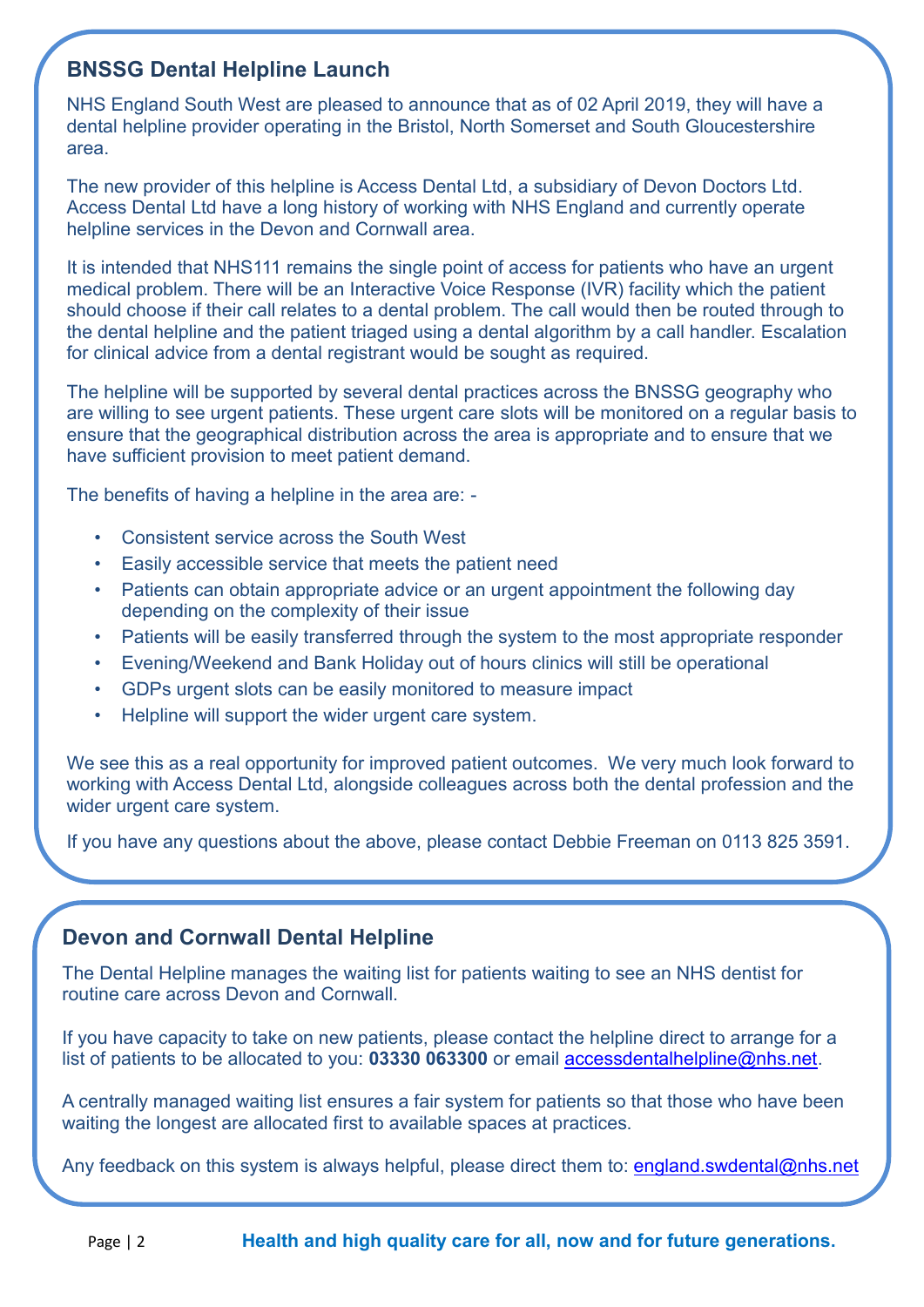# **Who to contact at NHS England South West dental team**

To ensure enquiries are directed appropriately and responded to when individuals are away, please email all queries to our dental team inbox at [england.swdental@nhs.net](mailto:england.swdental@nhs.net) where possible. This is accessed daily by the whole team. All Compass related queries e.g. CAF forms for authorisation (adding/removing/amending performers) should be sent to this address, not to individuals.

If you are a provider and need to speak to someone about aspects of your contract or issues arising, you should contact to your **Primary Care Support Lead** in the first instance:

**For contracts in CORNWALL: Lynn Combes** | 0113 8248970 or 07467 689372 **For contracts in DEVON: Sarah McFarlane** | 0113 8248799 or 07900 220697 **For contracts in BRISTOL, SOMERSET: Debbie Freeman** | 0113 8253591 or 07825 421800 **For contracts in NTH SOMERSET, STH GLOS: Maxine Quantrill** | 07824 451261

Queries may be escalated to the Dental Contract Manager/Asst. Contract Manager if necessary.

If your query is urgent and you cannot reach your Primary Care Support Lead, please call **011382 53039** and we will assist in directing you to an appropriate team member or signpost as necessary. Full contact details are shown on the last page of these bulletins and are also listed on the NHS England Website – [Information for Professionals in South West.](https://www.england.nhs.uk/south/info-professional/dental/dcis/)

# **Compass 'close-down' details for year end 2018/19 announced**

NHS BSA have announced the timelines for end of year 2018/19 processing, roll over to 2019/20 and the Annual Reconciliation (ARR) process. The cut-off for changes in Compass has been brought forward to 18/03/2019 (the processing date for FP17 submission remains at 20/03/2019). If you are responsible for Compass amendments at your organisation/practice, please note the following:

- **Outstanding amendments must be authorised by 18th March** if you have made changes but haven't advised to NHS England with a CAF form correctly, to authorise in sufficient time prior to 18<sup>th</sup> March, the changes 'amended and awaiting approval' will be auto-rejected. See page 4 of this newsletter for guidance.
- **Contract amend unavailable** the ability to create or amend contracts will be removed from **18:00 on 18 March to 02 April 2019 inclusive**, to allow for end of year process to be made correctly. You will need to hold any performer additions/changes until available again from 2 April – NHS England cannot process any on your behalf.
- **ARR 2018/19** the ARR process for 2018/19 will commence on 02 April 2019. There are still a large number of performers on contracts with zero NPE/NPEE. To enable these performers to declare their earnings on the ARR the BSA will populate their earnings with 0.01p on the ARR declaration. At the end of the year the NPE/NPEE for all performers will roll over to the following year (pro-rated as appropriate) unless a new value has already been entered. Once in the ARR period, 2018/19 NPE/NPEE changes should not be made as the ARR overwrites anything held and should be amended through ARR.

Guidance on completing the 2018/19 ARR process will be available on the [BSA website.](https://www.nhsbsa.nhs.uk/compass/compass-help-and-guidance)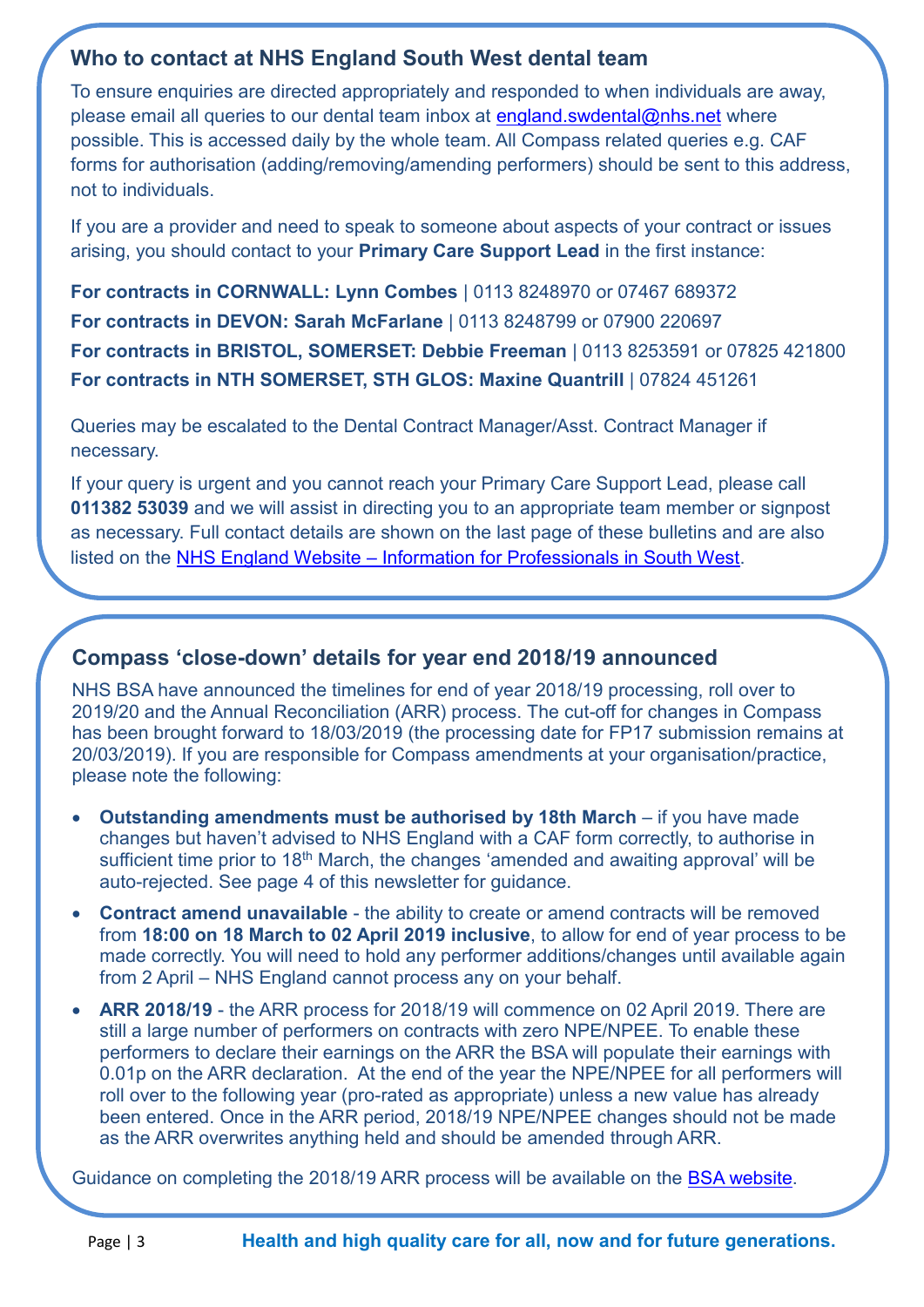# **Avoid Compass rejections/delays – please send matching CAF forms**

There are still a number of changes made by providers on Compass, that sit unauthorised or are rejected, because a fully completed CAF form hasn't been sent to NHS England, to match the information entered on Compass. The form is required both for audit purposes and to check for keying or action errors which could impact performer payments and contributions.

The latest version is always available from the [NHS BSA website.](https://www.nhsbsa.nhs.uk/compass/compass-help-and-guidance) It is a single Microsoft Excel form with two tabs – Tab1 is the authorisation form part where you list all performers changed and tick all relevant check boxes that apply. Tab 2 is where you list your current performers NPE/NPEE figures and indicate any changes made in the submission.

Once you have submitted changes on Compass, please send the completed CAF form to [england.swdental@nhs.net](mailto:england.swdental@nhs.net) so that we are aware and can authorise them. Step-by-step guidance on making performer changes is available on the BSA website, and below are links to assist providers:

- [Removing performers](https://contactcentreservices.nhsbsa.nhs.uk/selfnhsukokb/AskUs_Dental/en-gb/11115/contract-management/48357/how-do-i-remove-a-performer-from-my-contract)
- [Adding performers](https://contactcentreservices.nhsbsa.nhs.uk/selfnhsukokb/AskUs_Dental/en-gb/11115/contract-management/41500/how-do-i-add-a-performer-to-a-contract)
- [Add/Amend NPE/NPEE](https://contactcentreservices.nhsbsa.nhs.uk/selfnhsukokb/AskUs_Dental/en-gb/9718/contract-creation-amending/37503/how-do-i-add-amend-estimated-net-pensionable-earnings-npe-net-pensionable-earnings-equivalents-npee)

Please ensure performer NPE is kept as up to date as possible on Compass, as any SFE applications (maternity/paternity/long term sickness) will be calculated using the NPE amount held at time of processing.

# **Special Care - Northern Devon referral form and radiograph tips**

As mentioned on page one, a number of referral forms have been updated including the [Northern Devon Referral Form \(including Exeter, Eastern and Mid Devon\) -](https://www.england.nhs.uk/south/wp-content/uploads/sites/6/2018/02/nhs-england-south-west-referral-form-request-for-assessment-of-patients-with-additional-needs.docx) for Assessment of [patients with Additional Needs,](https://www.england.nhs.uk/south/wp-content/uploads/sites/6/2018/02/nhs-england-south-west-referral-form-request-for-assessment-of-patients-with-additional-needs.docx) which should be used to refer all child and adult patients who need assessment for treatment under their Special Care Dental Service (including treatment both under general anaesthesia and via conscious methods).

Special care referrals for the Devon Salaried Service should be sent securely from an nhs.net email account to ndht.sds-referral@nhs.net. attaching the following documents:

- The completed [referral form](https://www.england.nhs.uk/south/wp-content/uploads/sites/6/2018/02/nhs-england-south-west-referral-form-request-for-assessment-of-patients-with-additional-needs.docx)
- Fully labelled digital radiographs\*
- All relevant scanned documents (e.g. FP17 form, letters from specialists such as orthodontists, medical history form if submitting practice's own MH form).

\*If your practice software does not generate fully-labelled digital copies of radiographs, the trust has provided a simple guide for how to send these - please see **'How to send a digital radiograph file by e-mail'** document, which is attached to the bulletin email, along with a copy of the new form for reference.

Please note that Devon referrals for Primary Care Oral Surgery should not be sent using this form, but be submitted using the existing [Oral Surgery referral form 1,](https://www.england.nhs.uk/south/wp-content/uploads/sites/6/2018/09/revised-form-1.doc) to the DRSS.

*Information provided by Daniel Knibb, Lead Dentist, Salaried Dental Service, Northern Devon Healthcare NHS Trust.* [www.healthyteethdevon.nhs.uk](http://www.healthyteethdevon.nhs.uk/)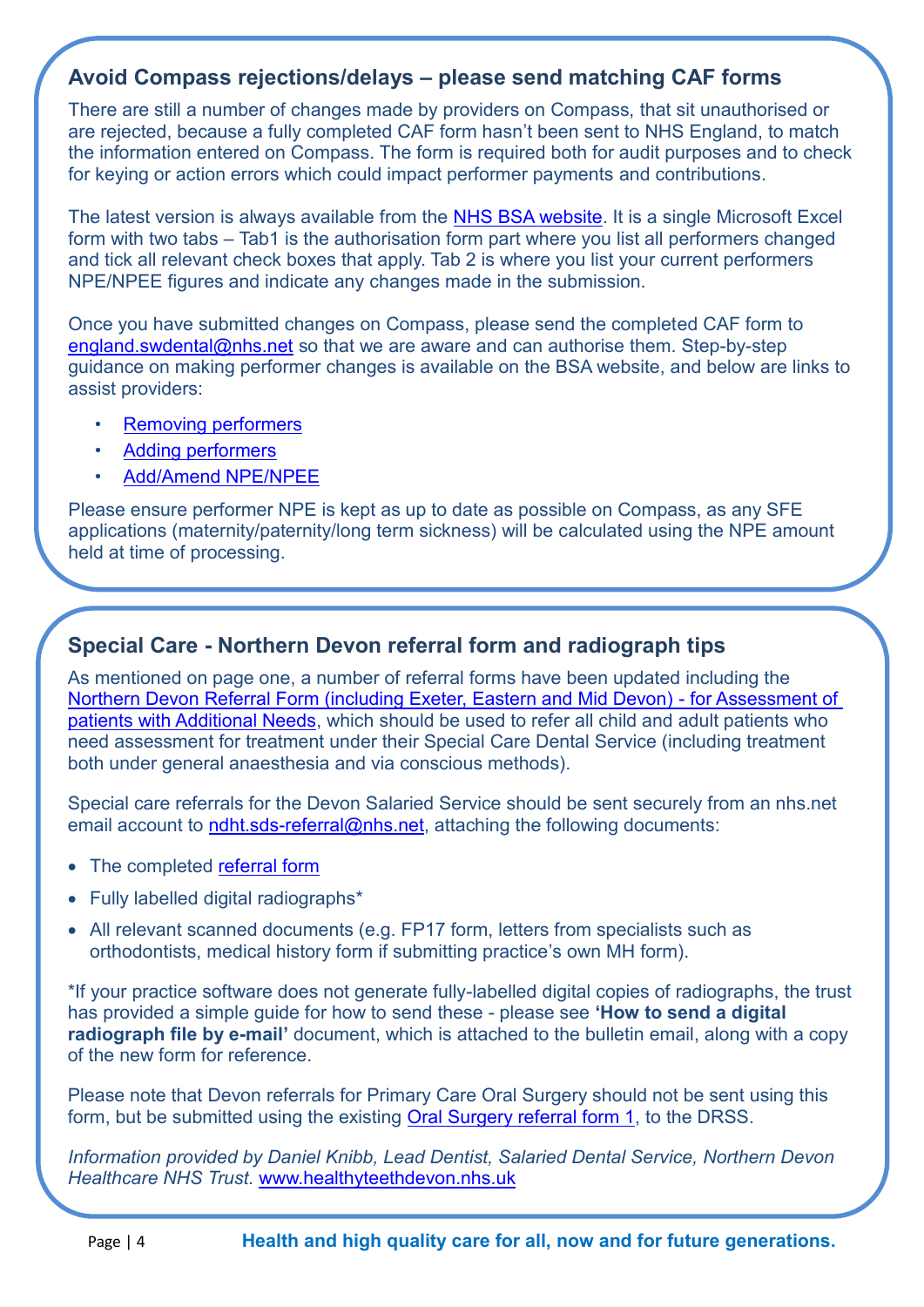# **NHS England South Orthodontic Procurement Update**

An update was emailed to providers in February to inform about the re-procurement of Orthodontic services in the South of England, including areas of the South West of England, which is due to mobilise on the 1 April 2019.

For reference the update is attached to this bulletin email, which includes details of the successful bidders for the lots in Cornwall, Devon and Somerset, along with a geographic plan of what is covered in each. This indicates who to refer to from 1<sup>st</sup> April depending on your location.

Until the 1 April 2019 please continue to refer to your existing providers who in turn will manage their waiting lists.

# **Post of Oral Surgery Clinical Triage Southwest of England**

Expressions of Interest are invited for the post of Oral Surgery Clinical Triage South West.

Based in Newton Abbot the successful applicant will be required to carry out triage of referrals received via the referral management centre and signpost accordingly to providers on the approved list. Working days can be flexible but commitment would be not less than one four hour session per week.

Person specification:

- Ideally be on the GDC Oral Surgery Register and be currently active in the delivery of oral surgery at tier 2 or 3 levels
- Colleagues with a recognised interest in Oral Surgery / DwSI's in primary care may also be considered
- Providing oral surgery services under a hospital NHS Contract / NHS primary care or NHS salaried services contract
- Be up to date with current referral guidance via relevant CPD / triage calibration or equivalent
- Be familiar with local service providers and clinical services available
- Have evidence of appropriate indemnity that also covers triage (clinical activity now requires agreed specification with most indemnity providers).

#### **Salary**

Payment of £275 per four hour session. Place of work: Bridge House, Brunel Road, Newton Abbot.

Depending upon the individual and contract of employment some posts may have a defined tenure before re application.

Please forward your expression of interest to [england.swdental@nhs.net](mailto:england.swdental@nhs.net) **by 25th March 2019**. Interviews will take place shortly after the closing date.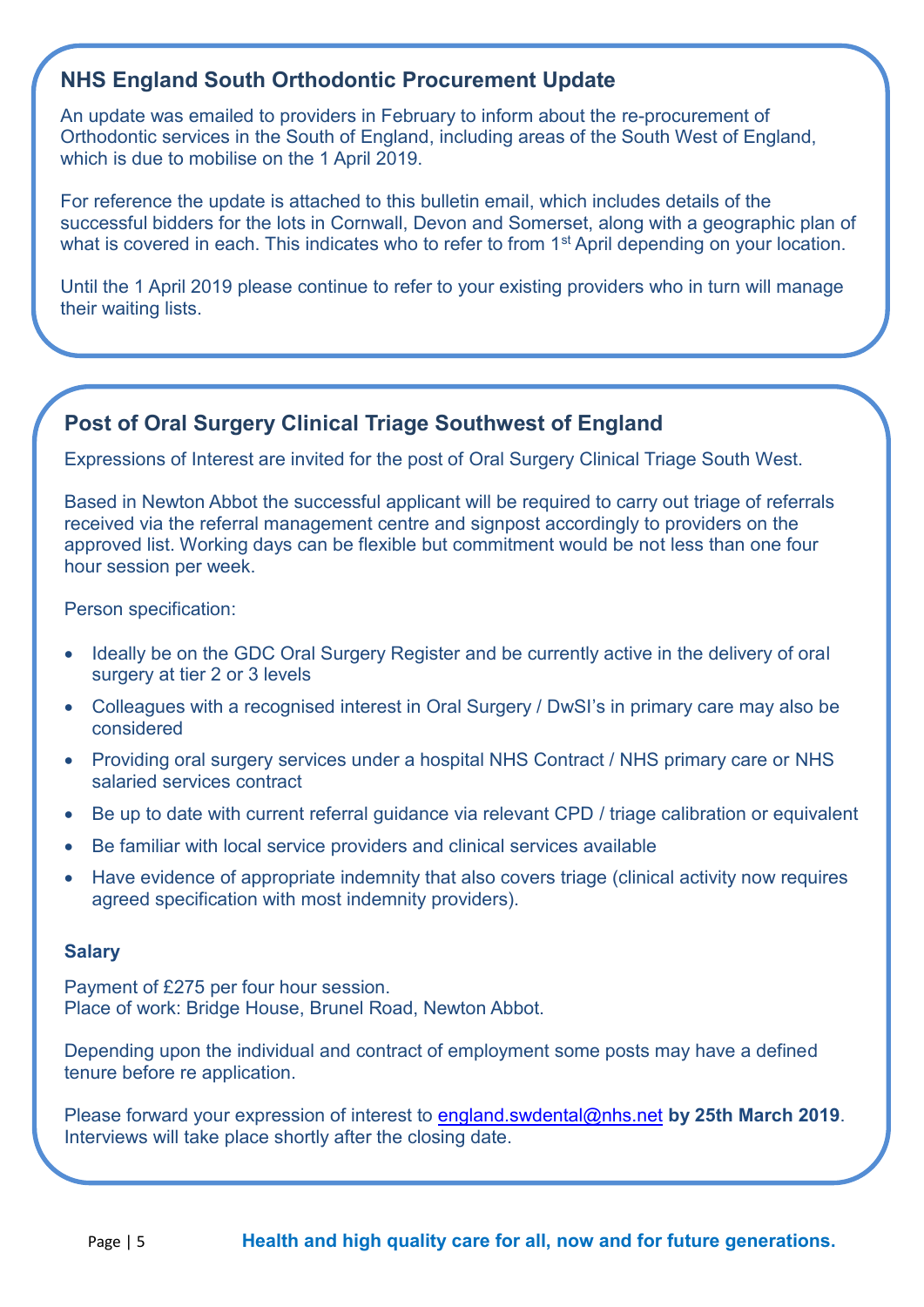# **Orthodontic referrals - IOTN app reminder**

Part of the criteria for NHS Orthodontic treatment referrals is that patients meet the requirements of the Index of Treatment Need (IOTN) 5, 4 or 3 with an aesthetic component of 6 or above.

The 'Easy IOTN' app is available for download to make life easier in grading of the IOTN at the surgery, available for iPhone and Android:

*iPhone*: <https://itunes.apple.com/gb/app/easy-iotn/id1144560762?mt=8>

*Android*: [https://play.google.com/store/apps/details?id=com.vincentharding.EasyIOTN&hl=en\\_GB](https://play.google.com/store/apps/details?id=com.vincentharding.EasyIOTN&hl=en_GB)

# **EU Falsified Medicines Directive (FMD) Advice Notice**

Please read the FMD Advice Notice attached to this bulletin, concerning the safety features regulation which applied from  $9<sup>th</sup>$  February. Further information is available at [https://www.gov.uk/guidance/implementing-the-falsified-medicines-directive-safety-features.](https://www.gov.uk/guidance/implementing-the-falsified-medicines-directive-safety-features)

# **Prescribing audit tool for dentists re-launched**

The Faculty of General Dental Practice (FGDP(UK)) and British Dental Association have published an updated version of their antimicrobial prescribing self-audit tool for dentists, which is available at the following link:

# <https://www.fgdp.org.uk/antimicrobial-prescribing>

The move coincides with the launch of the government's five-year action plan and 20-year vision for antimicrobial resistance. The tool is intended to help the dental profession play its part by further reducing inappropriate antibiotic prescribing.

# **Dentists encouraged to support Diabetes Prevention Week 1-7 April**

NHS Diabetes Prevention Programme has released a campaign for Diabetes Prevention week 1- 7 April 2019 and dental practices are encouraged to get involved. Please see the link below for more information and resources:

#### <https://campaignresources.phe.gov.uk/resources/campaigns/72/resources/>

You will be aware of the link between periodontal health and diabetes but your teams and patients may be less aware. This is a great opportunity to remind teams and patients that:

- People with diabetes can improve their glycaemic control by ensuring they have healthy gums. This can significantly reduce their HbA1C levels.
- People with poor periodontal health may be at higher risk of diabetes, so they should be encouraged to consider their risk<https://riskscore.diabetes.org.uk/start>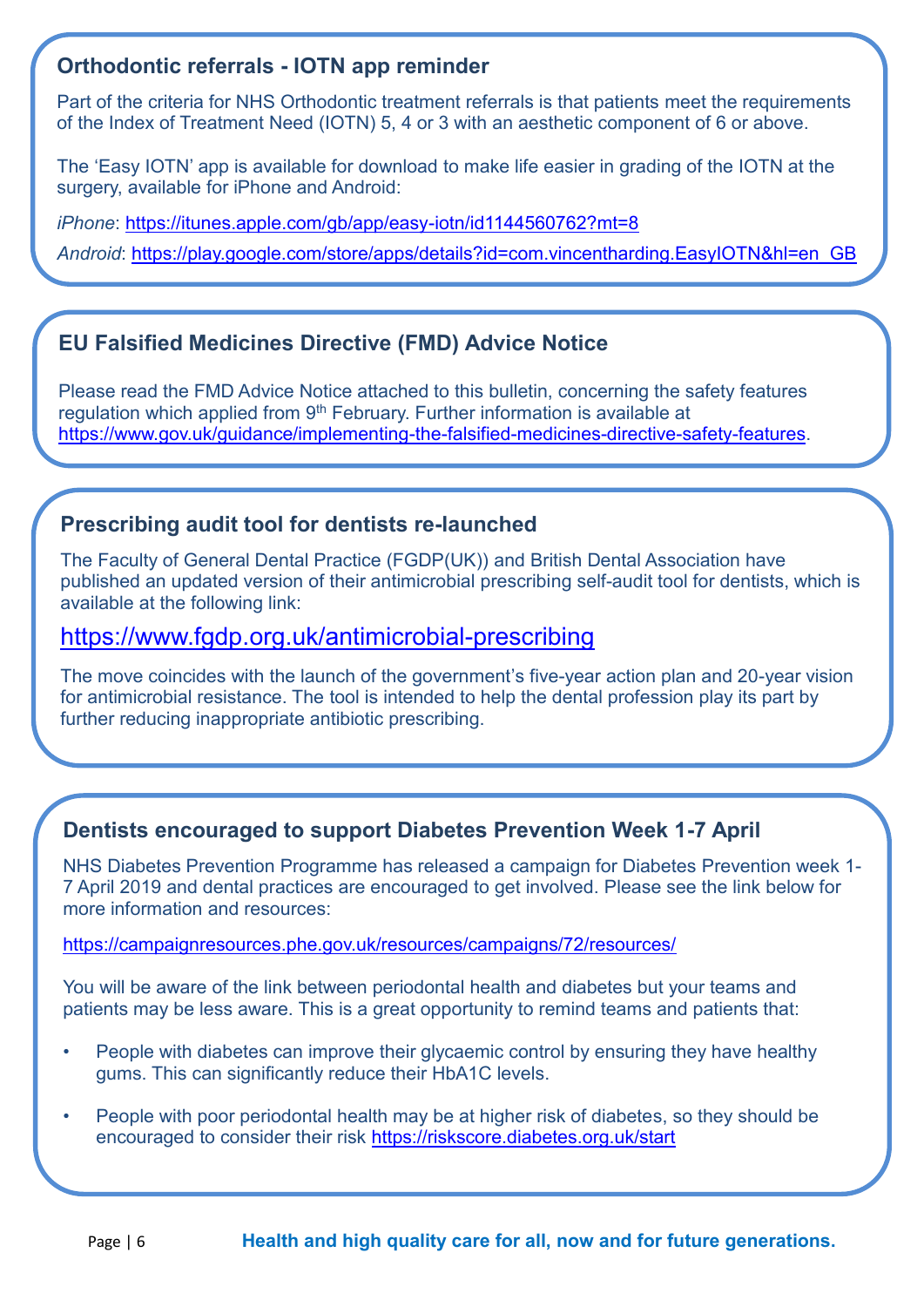# **Are you using your NHS.net email address?**

NHSmail is the designated method of communication used by NHS England to send providers both confidential and business critical information. If you have recently changed your primary contact email address or any others we may hold, please notify [england.swdental@nhs.net](mailto:england.swdental@nhs.net) quoting your contract number and the new details. Apply for an NHS mail account via the NHS mail portal at [https://portal.nhs.net/Registration#/dentistry.](https://portal.nhs.net/Registration#/dentistry) NHS mail accounts must be accessed regularly to avoid being suspended – if you need support with your NHS mail account contact the NHSmail support team via [https://portal.nhs.net/Help/,](https://portal.nhs.net/Help/) email [dentistadmin@nhs.net](mailto:dentistadmin@nhs.net) or call **0333 200 1133**.



# **General queries: Have you checked the NHSBSA [Knowledge Base?](https://contactcentreservices.nhsbsa.nhs.uk/selfnhsukokb/AskUs_Dental/en-gb/search?query=add+performer&action=search&advancedSearch=true¤tGroup=9691)**

Many of the queries that we receive from providers such as needing help with Compass, e.g. adding/removing performers or changing NPE values, could be easily resolved by accessing the NHS Business Services Authority Knowledge Base. The link to dental pages on this is [https://contactcentreservices.nhsbsa.nhs.uk/selfnhsukokb/AskUs\\_Dental/en-gb/9689/nhs-dental](https://contactcentreservices.nhsbsa.nhs.uk/selfnhsukokb/AskUs_Dental/en-gb/9689/nhs-dental-services/)[services/.](https://contactcentreservices.nhsbsa.nhs.uk/selfnhsukokb/AskUs_Dental/en-gb/9689/nhs-dental-services/) Please use this in the first instance before you contact one of the team.

For queries on processing, for example ARR process, FP17 processing and payments or performer pensions you can contact NHS Dental Services via [https://www.nhsbsa.nhs.uk/contact](https://www.nhsbsa.nhs.uk/contact-nhs-dental-services)[nhs-dental-services,](https://www.nhsbsa.nhs.uk/contact-nhs-dental-services) or telephone 0300 330 1348.

#### **NHS England Dental Team Contacts (South West) First Point of Contact: [england.swdental@nhs.net](mailto:england.swdental@nhs.net) TAUNTON OFFICE:** South West House, Blackbrook Park Avenue, Taunton, Somerset, TA1 2PX **DCIOS – SALTASH OFFICE** Peninsula House, Kingsmill Rd, Tamar View Industrial Estate, Saltash, Cornwall, PL12 6LE **BNSSSG – BRISTOL OFFICE:** 3rd Floor, South Plaza, Marlborough St, Bristol, BS1 3NX ➢ **Tessa Fielding – Contract Manager** 0113 8253342 or 07860 180400 (Saltash) ➢ **James Warren – Assistant Contract Manager** 0113 8247466 or 07920 283420 (Taunton) ➢ **Lynn Combes – Primary Care Support** 0113 8248970 or 07467 689372 (St Austell) ➢ **Sarah McFarlane – Primary Care Support** 0113 8248799 or 07900 220697 (Saltash) ➢ **Debbie Freeman – Primary Care Support** 0113 8253591 or 07825 421800 (Bristol) ➢ **Maxine Quantrill – Primary Care Support** 07824 451261 (Bristol) ➢ **Rhea Boland**–**Senior Administrator** 0113 8255122 (Bristol) ➢ **Stephen Bennett-Troake – Admin Support** 0113 8253039 (Taunton)

This information can be made available in alternative formats, such as easy read or large print, and may be available in alternative languages, upon request. Please call 0300 311 22 33 or email england.contactus@nhs.net.